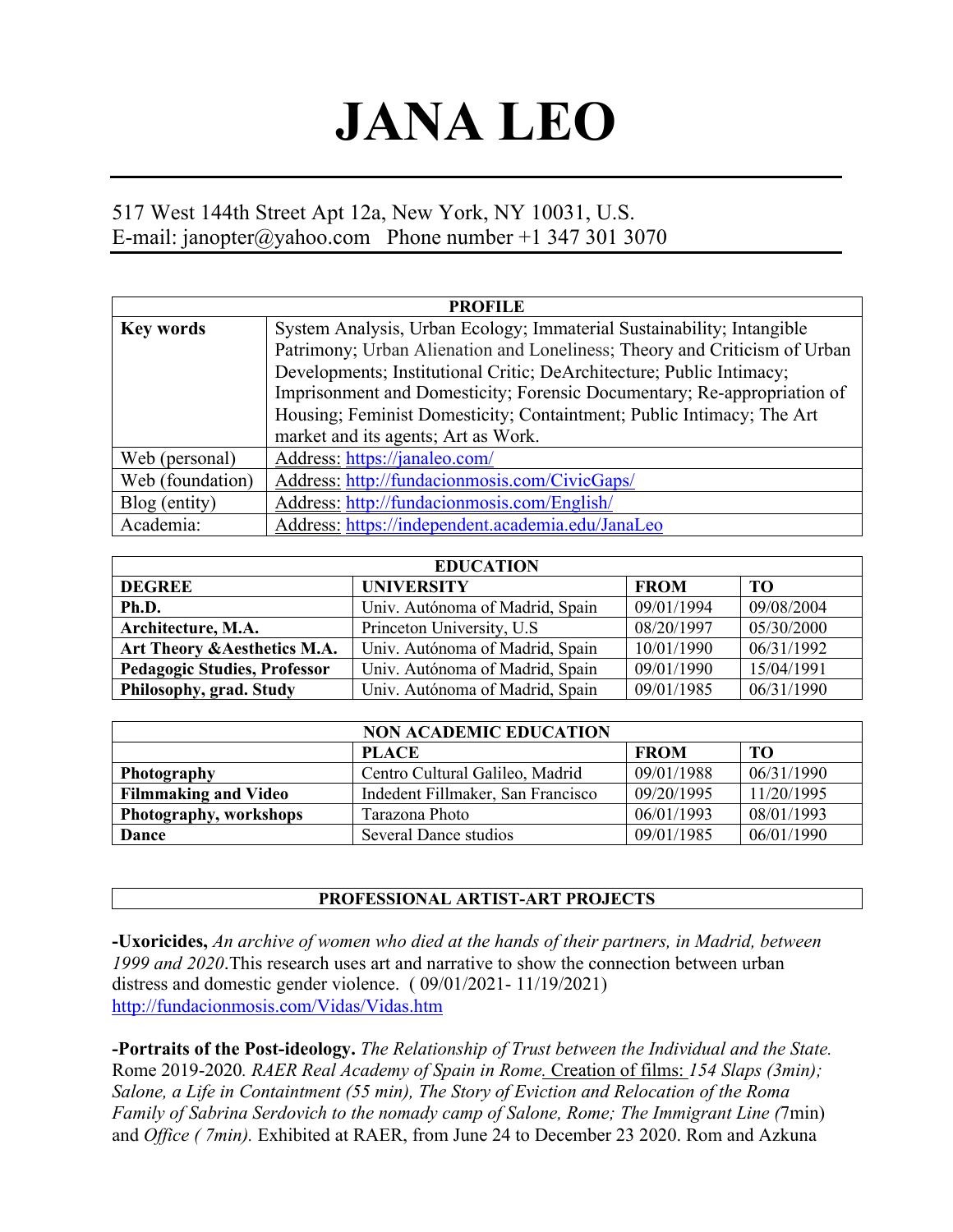Zentroae From October 28 2021 to Fevruary 22 20211 Address: https://www.azkunazentroa.eus/es/actividad/roma-akademia/

**-IPI City, The Index of Intangible Patrimony Associated with the Architectural and Urban Elements in a City**. A tool to measure the existential quality of life in a city*.* ( 07/01/2019- 30/05/2016.)

**-Anne & Que, Pet Prisoner** (a play)**.** Proposing a new typology of imprisonment. The audience is transported to the future: there are no jails, prisoners are sent homes as companions. (01/05/2015-30/05/2015)

Address: https://janaleo.com/2016/03/24/anne-que-pet-prisoner/

Address: https://vimeo.com/139087197

In collaboration with Invisible Exports Gallery

Address: http://invisible-exports.com/exhibitions/jana-leo-anne-que-pet-prisoner-a-play-in-myapartment/

Anne & Que, Pet Prisoner, is based on: **2014 An Experiment in Living,** living three days (02/05/2014 - 05/05/2014) with a prisoner in my apartment. In collaboration with Terry Williams, New School, New York.

Address: https://janaleo.com/2016/03/23/an-experiment-in-living-2/

**2014-2106 Blood Sentences,** painted senteces that reflect a reality regarding the way different races are sentenced and the policies behind, such as broken windows, that lead to massive incarceration. Link to images: https://janaleo.com/2016/03/26/series-blood-sentences/

**2015-2016 Art Against Broken Windows.** In collaboration with PROP -Police Organizing Project (currently ongoing) and Atica Project.

**-2008-2013** *City Rerervoir***,** *On City Centers and Cultural Production* 

Address: https://janaleo.com/2016/03/27/city-reservoir-city-centers-and-cultural-production/ 2009 City Reservoir-Madrid, twenty local artists/architects and one hundred tourists archive the city. Address: http://reserva-ciudad.blogspot.com/

2011 *City Reservoir*-*Barcelona*. Archiving the city through indiviual tours (photographers and tourists). Launching a new model of micro-tourism: *I Will Be Your Eyes,* Forty local artists/architects and two hundred tourists archive the city. Address: http://fundacionmosis.com/reservaciudad/

**-Do not rape**, the space and domesticity of sexual abuse and assault and its location. Write the stories, adapt them into scripts and direct the Audiovisuals.

*El Portal (The Hallway)* https://vimeo.com/286754477 (protected 7777) *La Novicia* (The Novice-Nun) https://vimeo.com/285721775 (protected 7777) *La Jauria (The pack of Dogs)* https://vimeo.com/285721472 (protected 7777) Adapted for Theater and play at Cultural Centers. New York-Madrid 2017-2018 Address: https://vimeo.com/manage/videos/312434262

#### **FUNDING RECEIVED**

-The Community of Madrid, (*Uxoricides*, an archive of women killed by their partners in domestic space) 20/12/2020 (1.000  $\epsilon$ ) Funding Granted through Fundacion Mosis. -Community of Madrid, buying art works on Pandemic, (Fatal stigmas, AIDS) 20/06/2020  $(8.700 \,\epsilon)$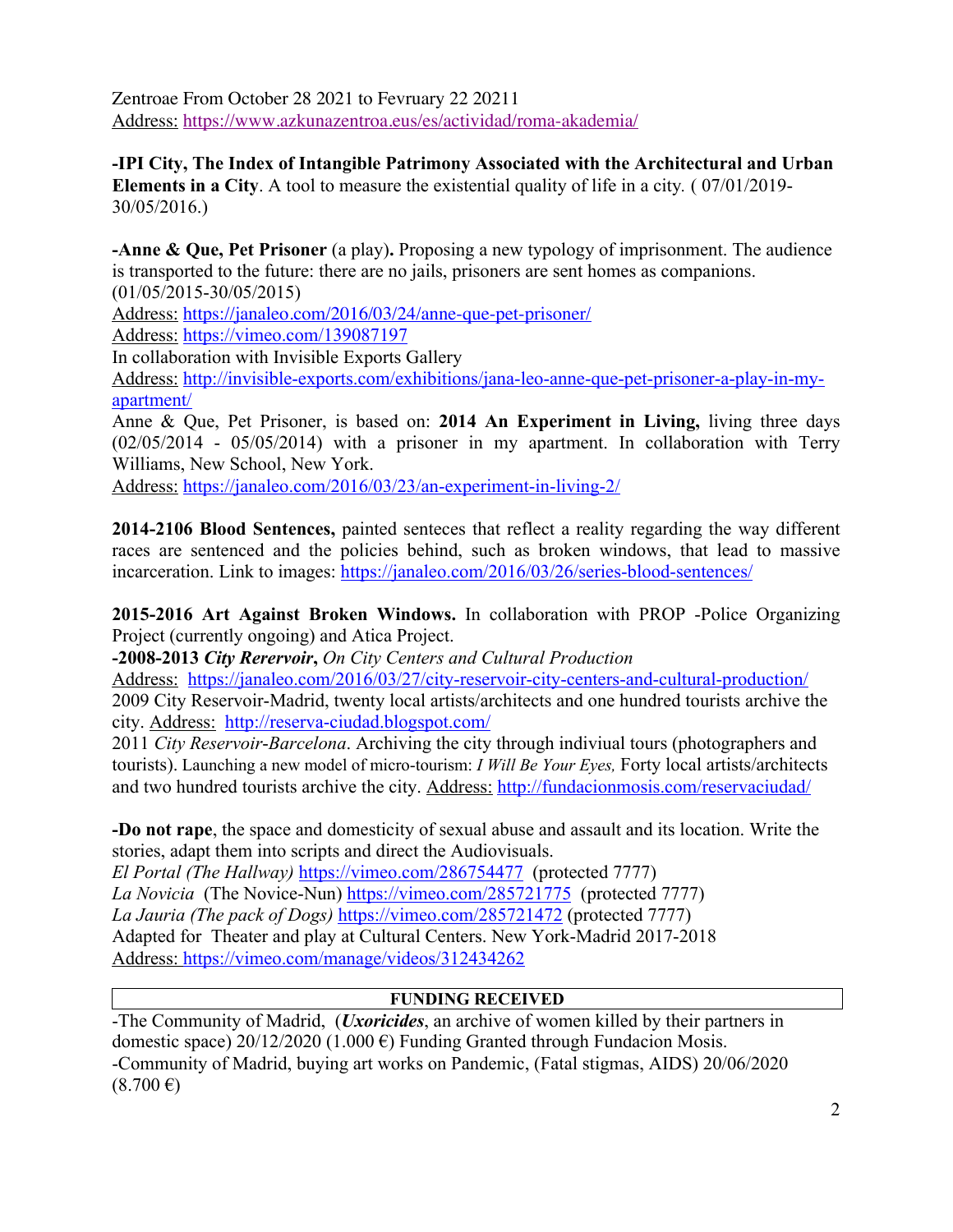- Community of Madrid, production grant to: *The Unemployed*, art work done with those who has lost their positions and their jobs, 01/06/2019-30-08-2019 (12.000  $\epsilon$ )

- The City of Madrid, production grant: *Lifes* everyday monuments to women killed by domestic violence. 2019-2020 (23.000€) Funding Granted through the Not for profit: Fundacion Mosis. -" The City of Madrid, production grant ": Project: *Do not rape* a preventive rape campaign that

educate the potential perpetrator and not the victim,  $(23.000 \text{ } \epsilon)$  2018-2020

-Travelling grant, YANS & RETO festival performance ACE, Madrid, Spain (5,000  $\epsilon$ ) 2013

- Matadero, production grant: *City Reservoir*, Madrid, Spain (\$12,000) 2009

-Princeton University: Full Scholarship and stipend NJ, U.S 1997-2000

- Art Theory & Aesthetics Institute Full Scholarship Madrid, Spain 1990-1992

#### **PRIZES AND AWARDS**

**-Rome Prize from RAER** (Real Academy of Spain in Rome), *Luck of trust Individual/State*  $(37,000 \text{ } \infty)$  From 01/11/2019 to 31/07/2020

-"Give Rise" *The Cultural Innovation, Prize* CCCB; Barcelona, 2015. Mention

-Production Grant, *Rape New York*. Ministry of Culture, Spain (5,000  $\epsilon$ ) 2009

-Travelling grant, *Rape New York, Open Archive***.** AECI (3,000 Euros) 2009

-Artist in residence at the ISCP, NY Granted by Fundación Botin  $(30,000 \epsilon)$  2005

-Production grant *Rape-Room*. Fundación VEGAP Madrid, Spain (6,000€ ) 2001

-Grant Pollock/Krasner Foundation. New York, US (\$15,000) 2001

-Full Scholarship and stipend Princeton University. From 01/09/1997 to 30/05/2000

-Full Scholarship. Art Theory & Aesthetics Institute. From 26/10/1990 to 26/10/1992

-Scholarship Autónoma University of Madrid. From 01/09/1985 to 31/06/1990

#### **SELLECTED EXHIBITIONS, PERFORMANCE ART AND FILMS**

Solo Exhibitions:

\* *Uxoricidies,* Itinerant archive through private homes, 2021, Madrid

**\****Rape New York, An Open Archive* (Installation) Invisible Exports, New York, 2010

**\*As a Mall, I Really Like MoMA** (Action) Flying paper airplanes, MoMa, New York 2006 \**Writting Love Letters*. (Situation) artists' studio acting as a love letter writing office. ISCP, New York, 2005

\**Rape-Room, The recreation of the mental space of a rape*. ARCO, Madrid 2002

\***Teddy Bears II** eight hundred teddy bears sewn together as a carpet Galeria Javier Lopez, Madrid, Spain, 1999

\**A.* (photography, books, and film) Contemporary MNCARS -Reina Sofia, Madrid, 1999

Group Exhibitions:

\* *Roma Akademiae,* Azkuna Zentroae, 2021, Bilbao

\* *Process,* RAER, 2020, Roma

\* *Fatal Stigmas* (Photogrpahy), **"This Bottom has AIDS"** (Photography) and **"Senxo"** (Video) in *Nuestro deseo es una revolución, Imágenes de la diversidad sexual en el Estado español (1977-2017)*, curated by Juan Guardiola y Juan Antonio Suárez, CentroCentro Madrid,2017

\* *The Art Resort, an analysis of tourism and cities* (Text and charts Palma de Mallorca, 26th May 2017-22nd October 2017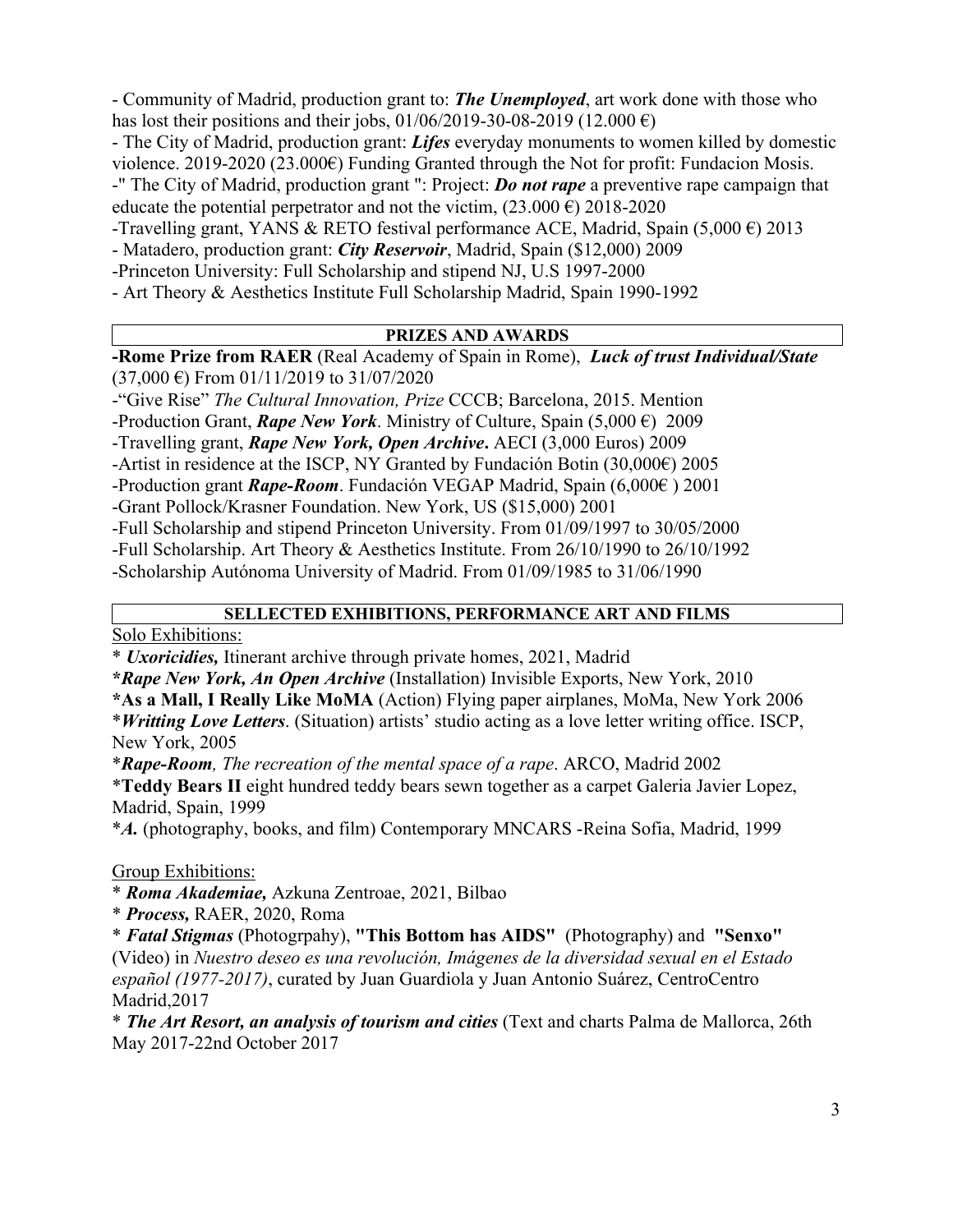**\*"Te siento Tanto**" (Photography and blood sentences) and **"Fatal Stigmas**" (Photography) in *Fuente de sombras. Visiones femeninas sobre Duchamps y el urinario* , curated by Pedro Alberto Cruz y Enrique Nieto en Centro Párraga, in Murcia, September 14th- November 5th 2017 \* *Fatal Stigmas* (Photography)*. Femenine visions of Duchamp,* Murcia, 09/12-05/11/2017 **\*"Fight"** at *The Invencibles***.** Curated by Karen del Aguila, Matucama Museum, Chile, 2015 http://www.m100.cl/programacion/las-invencibles-el-trabajo-de-la-mujer-nunca-se-acaba-2/

- \* *The Intruder* (Video Installation) in *A traves de paredes*, curated by Neus Miro, Gerona, 2007
- \* *Frozen Memory* Valencia Bienal, 2006

\**The Intruder* (Video Installation) in *Strangers The First Video and Photography Triennal* ICP, International Center for Photography. New York, 2003

- \* *B.B. Unit*, Bubble Bed Prototype *at Peppermint;* by Dermis Leon*,* Smack Melon, NY, 2001
- \* *Portraits* (film) Venecia Bienal, also in Canal Plus TVE 1997 and Metapolis 1997
- \* **Bathrooms**(photography) in ARCO Curated by Rafael Doctor, Madrid 2001
- \* *Blindly Taking Pictures* (photography) Photography Festival, Finland 1997
- \* *Teddy Bears I* (photography) in *Andar por casa* by Rafel Doctor I.C.I. Montevideo 1997
- \* *The wound* (film) Metapolis TVE 2 1997 Art Museum Reina Sofia, Madrid 1997
- \* *Private Cabin* (Installation) Buades Art Gallery, Madrid 1996
- \* *Self-Portraits* (Photography). In *Impuros,* Canal de Isabel II, Madrid 1993

## *Performances*

- o *NO VIOLARAS, Neomudejar, Madrid 2018* https://vimeo.com/288916603 password: noviolaras7777
- o *FIGHT* Casa Encendida, Madrid 2011, New York Anthology Film Archives 2011, Lima 2017 https://vimeo.com/manage/202549007/general
- o *DOG FIGHT* Anthology Film Archives , New York 2013 https://vimeo.com/manage/109073099/general
- o *NATURALIZATION SELF TEST,* Tres en Suma, Madrid 2013http://www.fundacionmosis.org/downloads/condonewyorklive.m4a
- o *6EUROSPERHOUR* Action at Prado Museum. Supported by Off Limits, Madrid 2010
- o *ZIPPER* New York Anthology Film Archives 2012
- o **MINE,** Bob Flanagan & Sheree Rose, Jana Leo and Hannah Wilke, Invisible Exports, New York, 2010
- o *SOME LIKE IT COLD***,** Invisible Exports, New York 2010
- o *CABARET INMOBILIAIRO (REAL STATE CABARET) Tres en Suma, Madrid* 2010
- o **FROZEN MEMORY,** Valencia Bienal, Spain 2007
- o **PROGRESS WITH POETRY** in Peekskill Project. –New York 2006
- o **WRITING LOVE LETTERS** in PARDON ME. –Liane and D Taran Gallery Montreal 2005
- o **JUST FOR YOU** and SENXO LOOP- Video festival. Barcelona 2005
- o **FROM NEW YORK WITH LOVE**. Covivant Gallery. Florida 2004
- o **FLUID ENCOUNTERS.** (public art) W/ Bengala. New Museum bathroom. New York 2003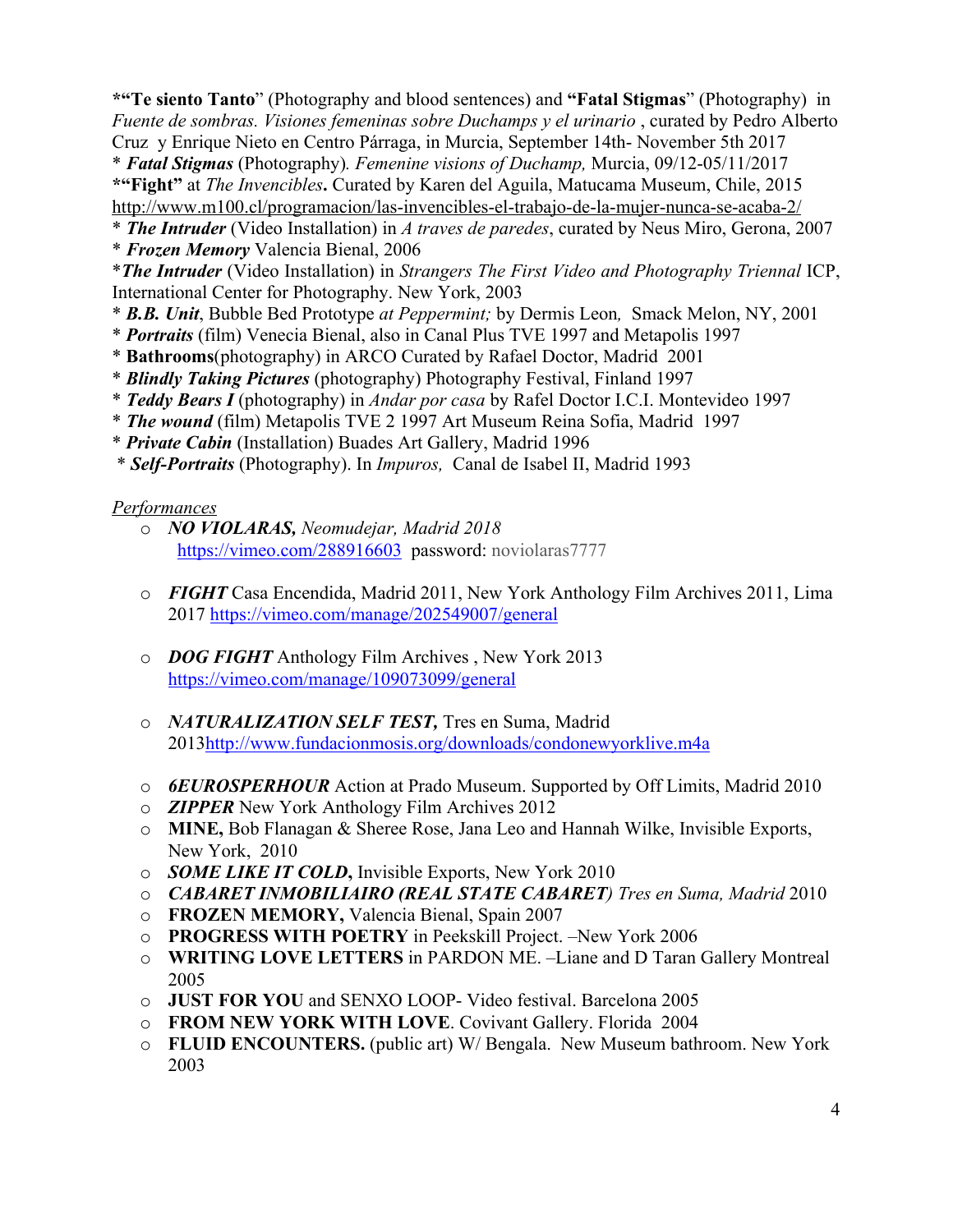- o **The INTRUDER** (Video Installation) in STRANGERS ICP, International Center for Photography. First Video and Photography Triennal. Work comisioned 2003
- o *TOUCH NOT WATCH/ WATCH NOT TOUCH.* Theater: Collective Unconciouss at Ludlow St. New York 2003

#### Films:

- o **An Artist Life** (Interviews to Radical and Old individuals involve in Culture: Victor Burell, Glorial mandelik, Evan Vicens, in progress) – (digital video, 12') Madrid-New York, 2005
- o **Naturalization Self –Test** (digital video, 20') Madrid, 2012
- o **Fight** (digital video, 20') Madrid, 2011
- o **The Free Hand**-a pornography deconstruction. (DV video, 25') 2002
- o Circulo de Bellas Artes Movie Theatre. Madrid
- o **Retratos** (film) Venecia Bienal 2001
- o **Bathrooms** (photography) ARCO. Cotemporary Art Fair. Madrid 2001
- o **Confessiones** (video) ARCO, International Art Fair, Madrid 1999
- o **Cleaning the Bathroom** (super-8 video, 45') Madrid 1998
- o **The Wound** (super-8 film, 3'30") San Francisco 1995, showed at Cont. Art Museum Reina Sofia, Madrid 1997 Metapolis TVE 2 1997
- o **Retratos** (16mm film, 6') Madrid 1996 showed at Canal Plus TVE 1997

**Skin** (super-8 film, 3'18") Madrid 1993 at Cont. Art Museum Reina Sofia, Madrid 1994

#### **OTHER SPORADIC AND PART-TIME PROFFESIONAL EXPERIENCE**

**2021-2008. Founder, President and Manager Director of Fundación MOSIS- Modelos y Sistemas; Arte y Ciudad** (MOSIS Foundation, Models and Systems; Art and City). The MOSIS Foundation is registered (number 845) at the Ministry of Culture, Madrid, Spain and focus on structural changes in urban living. **(**01/11/2008- present) Address: http://fundacionmosis.com/English/

#### **2016-2021 Research and writer of the blog Civic Gaps, for Social Advancement.** An

initiative to detect and register "system failures" in the everyday life of the city of New York. (01/01/2016- present) Address: http://fundacionmosis.com/CivicGaps/

**Inspector-** *Housing* (NYC Department of Housing Preservation & Development) Office of Enforcement and Neighnorhood Services. Division of Code Enforcement. Graduated as Housing Inspector (05/24/2021-06/25/2021). Took a job as inspector to investigate the functioning of a City agency: HPD.

**2019-2020** Artist in Residency at the RAER (Real Academy of Spain in Rome). Full time. Project: *Portraits of the Post-ideology. The Relationship of Trust between the Individual and the State* **(**13/11/2019-31/08/2020) https://janaleo.com/2020/12/30/concept-portraits-of-the-postideology/

**2018-2016 Interpreter and Translator English / Spanish and Spanish / English**. Worked in New York for four agencies (Geneva Worldwide, Big Word, LanguageRUS, and Magna) and private clients (HDFC Coalition and Community Board 9.) Samples of 2017-2019 assignments: Depositions with several law firms (legal); Hearings at NYC HPD (Housing Preservation and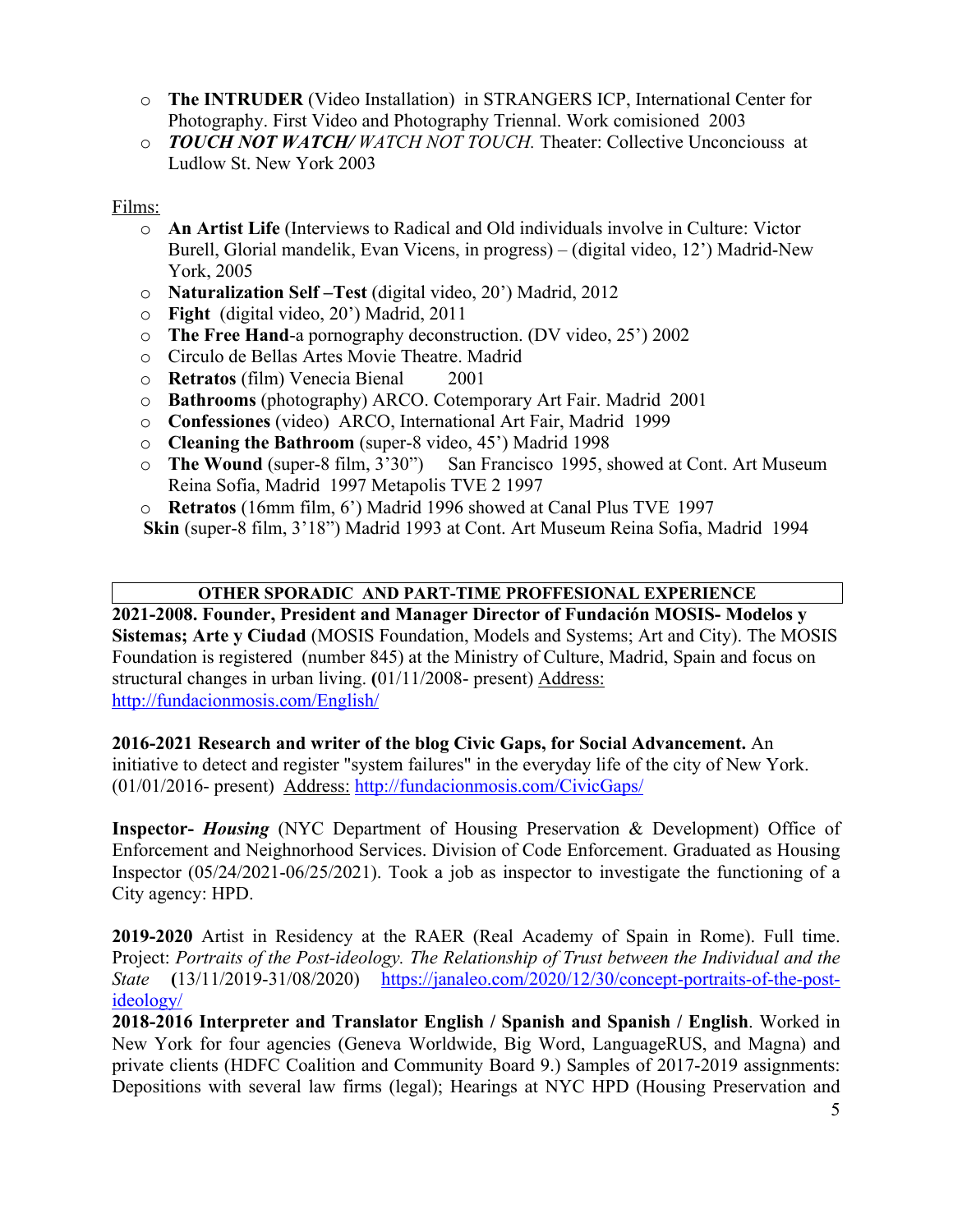Development), FDC office and at NYC Human Resources Administration ORIA DCAS (social); **(**01/11/2006-12/11/2019)

#### **PUBLICATIONS Books**

#### *Rape New York*

Published by Feminist Press New York: 2011 and Book Works London: 2009 Address: the US version: https://www.feministpress.org/books-n-z/rape-new-york Address: to the UK version: https://bookworks.org.uk/publishing/shop/rape-new-york/ Best book of the year choosen by Verso 2014 *Violación Nueva York* Libros del Lince Barcelona: 2017 Address: https://malpasoycia.ar/libreria/violacion-nueva-york/

*El Viaje sin distancia***,** Perversions of Time, Space and Money in Contemporary Culture Published by CENDEAC: Murcia 2006. Second edition printed in June 2015 Link to the Publisher: http://www.cendeac.net/es/editorial/catalogo/3604

**I Condo NY ,** *A Theory of Love, Architecture and forms ownership*  In collaboration with Photographer Simon Lund. Espacio Ciudad Vitoria-Gasteiz, Spain, 2010. Link to Download the Book: http://www.fundacionmosis.com/downloads/icondony2010.pdf

*El Efecto Goya,* a document on the status surplus in Madrid. Published by M.O.P.U. Ministerio de Fomento, Madrid 1999

#### Manuscripts

**-Pet Prisoner**, A portrait of containment in present day society which takes the fictional notion that a prisoner can be sent to a house as a pet. In collaboration with Terry Williams, Sociologist, New School chair and author of Cocaine Kids. New York, 2013. Link to text: https://janaleo.com/2016/03/20/pet-prisonerimprisonment-and-the-culture-of-containment/

**-The 'Art Resort'***Or the story of the non-art and non-city passing itself off as art and city*. Link to concept:https://janaleo.com/2016/03/28/328/ Link to project: https://janaleo.com/2016/03/29/317/

**-'Uxoridices'** *An Archive of Women Killed by their partners between 1999 and 2021 in Madrid* 2021. http://fundacionmosis.com/Vidas/Dibujos.htm

Research monographs, chapters in collective volumes

*-Rape New York Affective and Legal documents* "*Art, memory and trauma*. *Give shape to pain" edited by* Fernandez Cao, Marián, 2020, Madrid, Aletheia

**-***Portraits of the Post-ideology. The Relationship of Trust between the Individual and the State Part of the Art Catalogue Processi Catalogue. 2020, Roma RAER (Real Academy of Spain in Rome)*

-**Prologue and Epilogue** to the Spanish edition of the book by Roxane Gay (ed) *Not That Bad* 2018, Madrid, Capitan Swing

-*Hostil Land in the book Tranquilas*, 2019, Madrid. Lumen, Penguin Random House, Madrid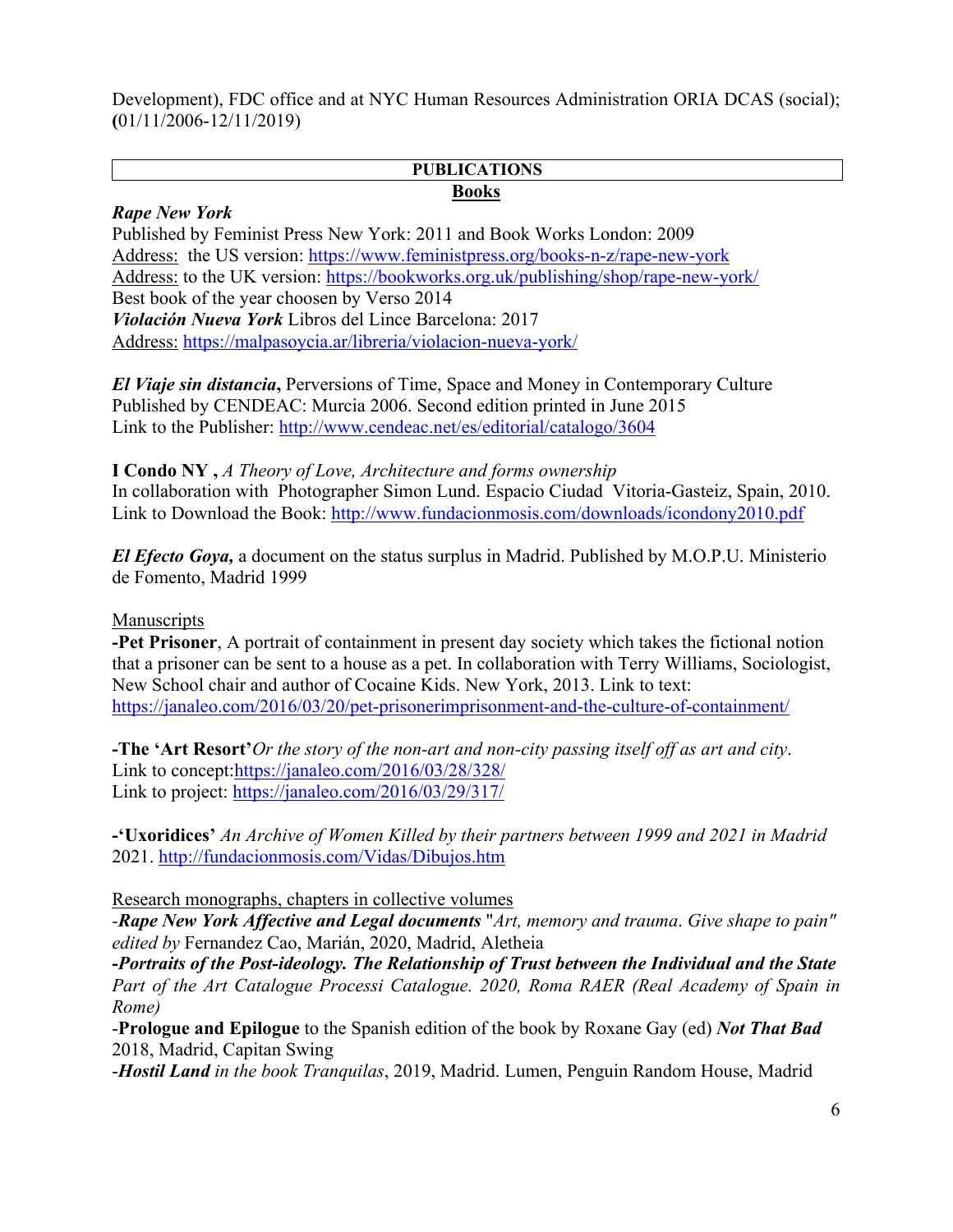*-***The Value of the Collective.** Article in the Book *Archivos Colectivos.* 2011. Madrid, Nekane Aramburu

-**The Rise of the Secondary Market and the Fall of Art**, In collaboration with Sergio Tombesi 2009, Buenos Aires, Argentina 2008 Magazine Sauna 14 and Sauna 15.

- **Give Place**, article in the book*: A place under the sun. The Architecture of Cultural Centers.*  CCEBA Buenos Aires, Argentina 2008

-*The Monument as a Paradox* 2005, Madrid, CIRCO, Architecture and Thought

-*Domestofobia* article in the book *Prison of Love*, 2005 Edited by Berta Sichel, MNCARS

-*Disembodiment*, in the magazine by the 2005 Students School of Architecture. Cooper Union, 2005,NY

-**Dry Skin**, Barcelona, 2004 chapter, Essay on Photography, Gustavo Gili

and 1996, Madrid, invited editor to the number The Body in the magazine El Paseante.

-Body to the Body, text & photographs, El Cuerpo y la Memoria, Madrid, 1995

Blog Civic Gaps:

*-Cynical Discourse, And The Destruction of The East RiverPark, December 17 2021* -*The Re-appropiation of Housing in New York City*, June 7, 2017

-*The Family*, June 6, 2017 and *La Familia*, Corrupción inmobiliaria , June 6, 2017

*-URBAN COVID. The actor of the city, the keeper of the intangible, October 20 2020*

*-The Justification and Bill de Blasio The Mayor of the Wealthy Supremacists of New York,* June 28, 2020

- *The Death Truck* A project by Simon Lund and Jana Leo. 2nd Ave. and 2nd St. in New York*, -The Deaths that Never Happened*, June 5 2020
- *Coronavirus, las muertes que nunca sucedieron*, June 8 2020
- *- The Generalized Nonsense Called Normal* protected (7777), May 24, 2020
- *- The Denial of Reality and The Resistance To Change Habits* protected (7777), May 13, 2020
- *Pass something off as something else or a dinner in Coronavirus time,* protected (7777), May 13, 2020,
- *- At Risk Group, The Profile of the Corona Virus Carrier,* (private) April 26 2020

## **ACADEMIC POSITIONS**

**2007-2000 Assistant Adjunct Professor at The Irwin S. Chanin School of Architecture of the Cooper Union, New York. U.S. From.** (01/09/2000-30/05/2007). Detail of teaching:

- Fall 2000 Adjunct Instructor **Studio**-ARCH 121 **Design II** with Peter Eisenman, Thomas Weaver and Guido Zuliani
- Spring 2000 Adjunct Instructor. Studio **Studio**-ARCH 121 **Design II** with Peter Eisenman, Thomas Weaver and Guido Zuliani Lecture-ARCH 175 **Modern Architectural Concepts** with Peter Eisenman, Thomas Weaver and Guido Zuliani.
- Fall 2001 Assistant Adjunct Professor **Studio**-ARCH 131 **Design III** with Kevin Bone, Anthony Candido, David Gersten and Regi Weile
- Spring 2002 Assistant Adjunct Professor **Studio**-ARCH 131 **Design III** with Kevin Bone, Anthony Candido, David Gersten, Christopher Otterbine, Lindy Roy and Regi Weile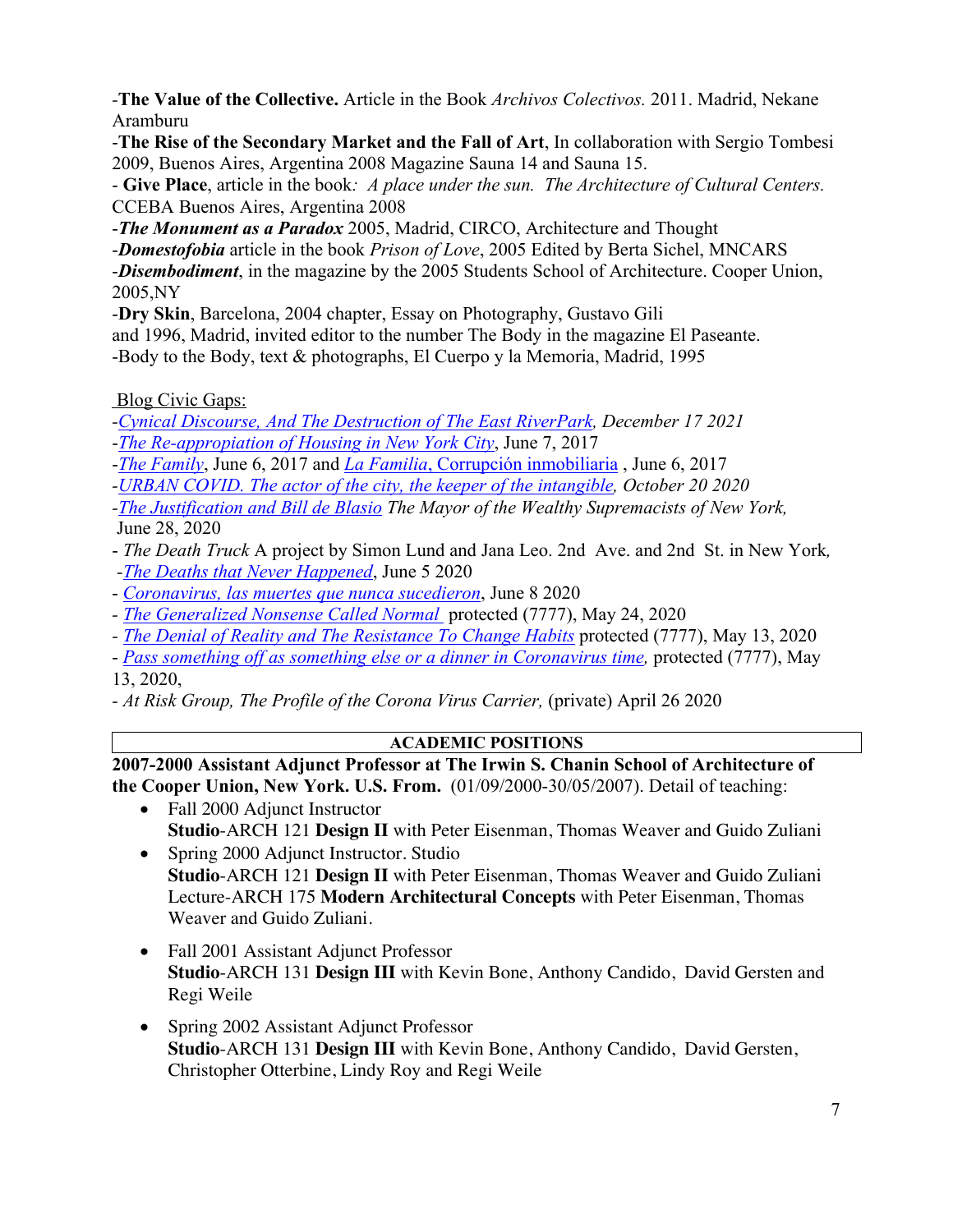- Fall 2002-Spring 2003 Assistant Adjunct Professor **Studio**-ARCH 121 **Design II** with David Gersten, Bradley Horn, Rodolfo Imas, and Guido Zuliani
- Fall 2003 Assistant Adjunct Professor **Studio-**ARCH 111 **Architectonics** with David Gersten, Anthony Titu and Suzan Wines **Studio**-ARCH 151 **Thesis** with Anthony Candido, Catherine Seavitt, Anthony Vidler and Guido Zuliani
- Spring 2004 Assistant Adjunct Professor **Studio**-ARCH 111 **Architectonics** with David Gersten, Anthony Titu and Suzan Wines **Studio**-ARCH 151 **Thesis** with Anthony Candido, Kevin Kennon, Catherine Seavitt, Ricardo Scofidio, Anthony Vidler and Guido Zuliani
- Fall 2004- Spring 2005 Assistant Adjunct Professor **Studio**-ARCH 131 **Design III** with Donald Bates, Pablo Lorenzo-Eiros and Lyn Rice
- Fall 2005 Assistant Adjunct Professor Seminar- ARCH 225 **Advance Topics in History, Theory and Criticism:** *Disembodiment* (offered to architecture and art students)
- Spring 2006 Assistant Adjunct Professor **Studio**-ARCH 151 **Thesis** with Diana Agrest, Thomas Leeser, David Turnbull, Nanako Umemoto and Anthony Vidler
- Fall 2005 Assistant Adjunct Professor Research, preparation of class materials for Spring 2000
- Spring 2007 Assistant Adjunct Professor, Seminar- **ARCH 205 Advance Concepts in Art and Architecture:** *Pro-cure Architecture* (offered to architecture and art students) Link:

Fall 2005 **School of Architecture, Syracuse University**. Visiting Critic. Design II: *The Suburbanization of the City*. Four Year Undergraduate Students, Studio.

1996-7 **Universidad Complutense of Madrid, Fine Arts Department.** Visiting Professor, Photography Headmaster. Master in Graphic Design.

#### Guest Professor:

**2016-2018. The Royal Danish Academy of Fine Arts,** School of Architecture. Workshops:

*The Ministry of Loneliness* (01/03/2018-01/04/2018); *Home and House, Mental and Physical Elements of a Dwelling*. (01/02/2010-01/02/2010); *The Individual Taking the Role of the Institution. Creating the Set for a Play on Containment and Imprisonment.* (01/03/2016- 01/04/2016)

2015-2021. **New School, Sociology**. Guest lecturer for Terry Williams at his class: *Race in America*, the session *the Myth of the Black Rapist* and *Sex and The City.*

**May 2018. The Master of Advanced Studies in Collective Housing.** Unv. Politécnica Madrid. Guest Proffesor. Address: https://www.mchmaster.com/faculty/jana-leo/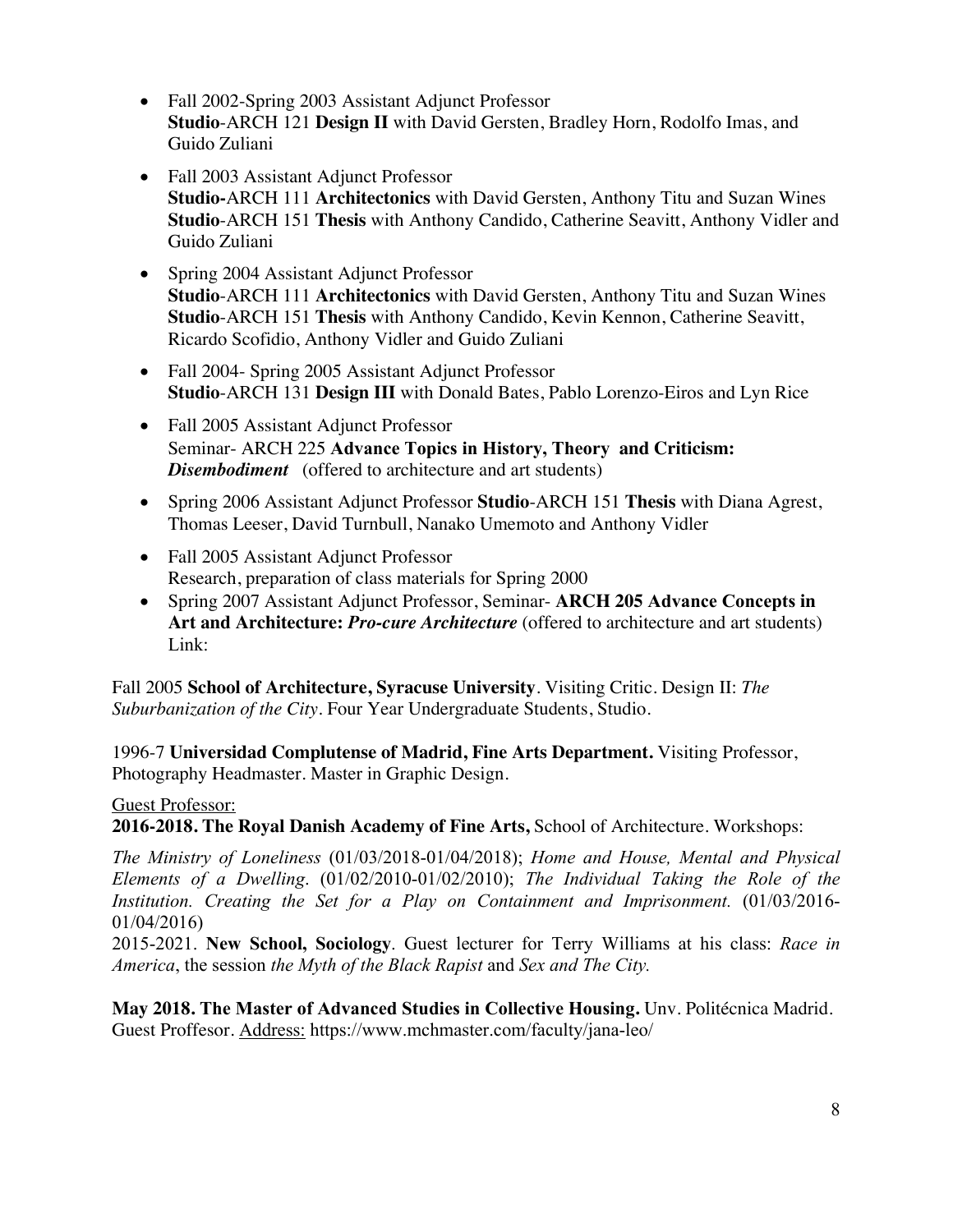## **INVITED PRESENTATIONS AT INTERNATIONAL ADVANCE SCHOOLS**

**-Digital Feudalism and Surveillance Capitalism Virtual and Political Urban Borders** November 3, 2021 nyti (New York Institute of Technology School of Architecture and Design) https://www.nyit.edu/events/soad\_lectures\_events\_20211103?utm\_source=delivra&utm\_mediu m=email&utm\_campaign=SOAD\_LecturesEvents\_20211103&utm\_id=3229556

**-Thesis review**, Master Students of Architecture, University of Hong Kong HKU, 2019

**-Student´s review** The Irwin S. Chanin School of Architecture of the Cooper Union, 2015, 2016, 2017 at Pablo Lorenzo-Eiroa

**- "Intangible Cities"** Strelka institute, Moscu, URSS, 2012

**-"Give Place"** at *The Architecture of Cultural Centers* Symposia; Buenos Aires, 2006

**- "Double & Split "** School of Architecture. Syracuse University, 2005

- **"Zero State"** School of Architecture. Cooper Union. New York, 2003

**-"Domesticity"** Spanish Institute in Miami, 2002

**-"Between Image and Architecture"** University of Urbana, Illinois, 2001

*-"The plan as a game board"* Presentation at *Olympic Games and Architecture*. Workshop, Madrid, 2001

**-"Andar por casa"** "Walking at Home" Contemporary Art Museum Montevideo, 1999 **-"Estigmas fatales"** ("Fatal Stigmas") Jornadas Estudio Nueva Lente. Madrid. 1992

#### **PARTICIPATION IN INDUSTRIAL INNOVATION**

**2008-2021 Researcher principal of** Fundación MOSIS- Modelos y Sistemas; Arte y Ciudad Taking care of the integrity of the meaning of City through art initiatives.

**2014-2019 NYC HDFC Coalition** the New York Council for Housing Development Fund, Harlem. Steering committee. Provide activism, research, charts, documentation and texts: *-250 SQF difference but same "room count"?. Room Count in HDFCs, Forensic Examination May 19 2017 (protected 7777)*

*-SHAREHOLDERS PRESENTING On The Proposed Regulatory Agreement for the Housing Development Fund Corporation (HDFC)*, January 30 2017

*-HDFC, a Model of Affordable and Sustainable Home Ownership*, January 18 2017

*-False Narratives on Housing Development Fund Corporation (HDFC) September 20 2016*

*-Observations on the Proposed Regulatory Agreement by HPD for the Housing Development Fund Corporation (HDFC) II The forceful frame of the agreement, September 21 2016*

*- VETO BILL ('17HPD#1) , December16 2016*

Volunteer Active Participant at local community associations:

**-2018-2020 AAD,** Art Against Displacement, LES, New York.

**-2018-2019 PALANTE** People Against Lanlord Abuse and Tenants Exploitation, Harlem, NY **-2014-2015 NYC** New York Council of Housing Development Fund Companies.

**-2015-2016** Volunteer at **PROP**, Police Reform Organizing Project. *Art Against Broken Windows.* **-1993-1995 Co-founder EL CABALLITO**, workshops, seminars, and exhibitions (photography and video) Madrid

#### **ART/PHILOSOPHY CONSULTANT FOR ARCHITECTURE AND URBANISM**

Architecture Competitions

**1999-2007 work with Angel Borrego Cubero principal at OSS-Open Source Space,**  Link to the Websie: http://www.o-s-s.org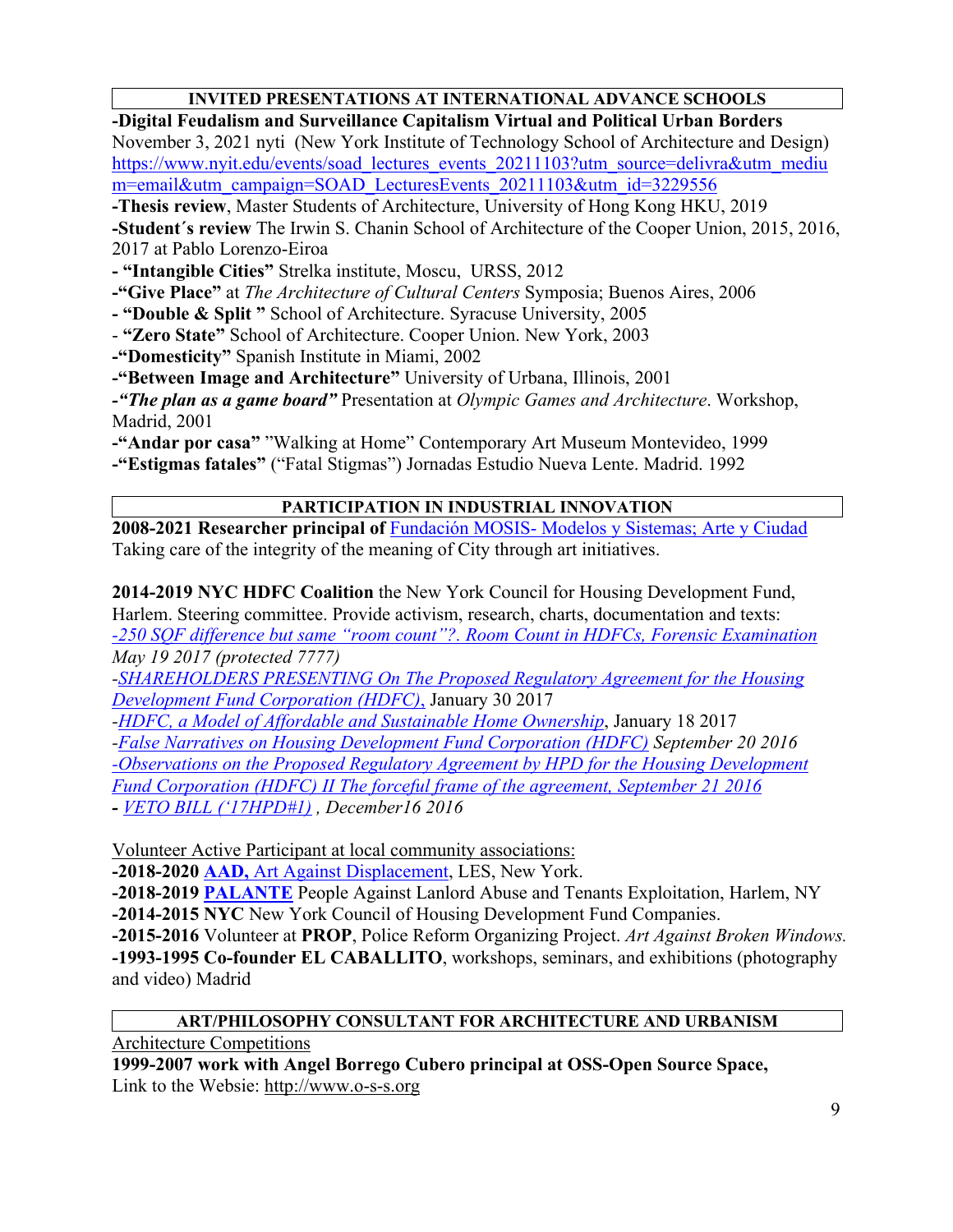*-AZCA, Financial Plaza.* Redesigning the bussiness district in Madrid, 2006 *-Social Housing - Orcasitas.* Madrid. Invited Competition. E.M.V. Empresa Municipal de la Vivienda, 2004 *-Social Housing - Atocha.* Madrid. Invited Competition. E.M.V. Empresa Municipal

de la Vivienda. Team directed by Angel Borrego, 2003

*-Social Housing - Tromso. Norway. EUROPAN Competition*,

*-Green and Wet. Garden inside a building.* Casa America, Madrid, 2002

*-Hotel Proforma.* A Hotel-Art center. Competition. Denmark, 2001

*-Insulating Social Housing.* A new facade plan for Vallecas (built) Madrid, 2001

Selected Architecture Projects

*B.B. Unit, Bubble Bed Prototype.* A minimalist living and working unit. New York 2001 *Virtual Encounters* at Metapolis. Circulo de Bellas Artes, Madrid 2003 and Teatro de las Flores, Barcelona 2001

*Communication Lair, Personal Exchanges Mall* (Master's Thesis) Princeton University School of Architecture 2000

## **CITATIONS RECEIVED FOR MY WORK ON PRESS, TV AND MEDIA**

"Building Insecurity, How violent crimes help to reshape New York´s landscape" by Lidija Haas in Book Forum, Volume 23, Issue 2, New York, 06/2016 http://www.bookforum.com/inprint/023\_02/16062

"Living in Confinement with an Ex-con" by Samuel Cooper in Hyperallergic, NY 5/26/2015 http://hyperallergic.com/209765/pet-prisoner/

"Mujeres que escribieron sobre su propia violación para ayudar a otras: "Hablar en primera persona era algo político" El diario.es Belén Remacha December 26 2018 https://www.eldiario.es/cultura/Roxane-Gay-violencia-sexual\_0\_843766022.html

"El arte que denuncia la violencia sexual" Huffpost Semíramis González Diciembre 27 2018 https://www.huffingtonpost.es/semiramis-gonzalez/el-arte-que-denuncia-la-violenciasexual\_a\_23627489/?fbclid=IwAR1TyhE50Zk9E\_C0zGrNS0hnKw9Tfony8bx-

whe5kLcwngTYHjcceFhwwJwhttps://www.google.com

"Para acabar con la 'cultura de la violación' hay que contarlo todo" The objective Pepe Monforte, Januray 07 2019 https://capitanswing.com/prensa/para-acabar-con-la-cultura-de-la-violacion-hay-que-contarlotodo/

"La artista que denuncia su violación en una obra. La española Jana Leo representa en Madrid una triple 'performance' que narra agresiones como la que ella sufrió en Nueva York" El país, Ángeles Garcia, Madrid Abril 26 2018

https://elpais.com/cultura/2018/04/26/actualidad/1524763353\_854434.html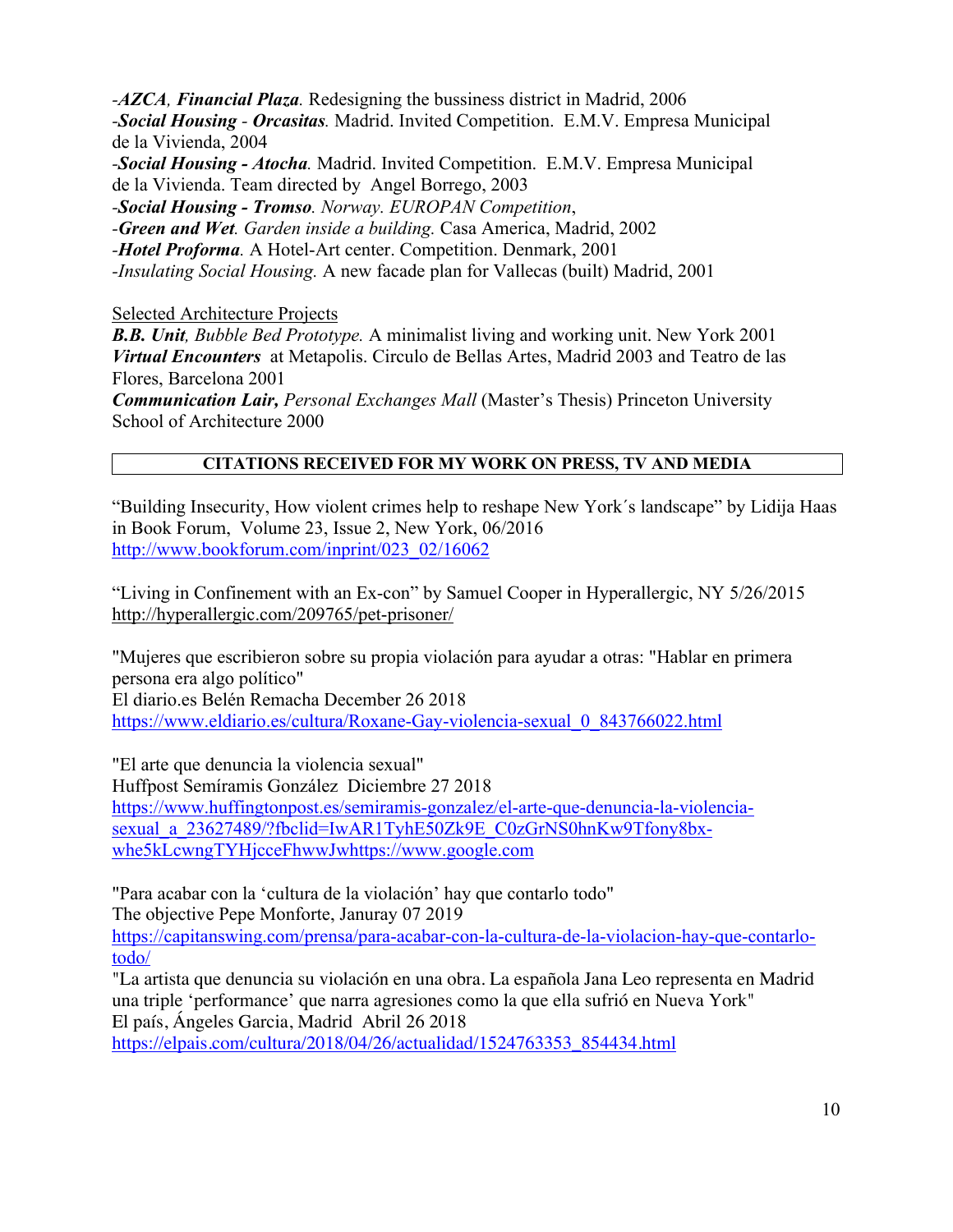"¿Cuánto cuesta una violación?", la cuenta que muestra la factura de un abuso sexual El diario.es Patricia Rafael Mayo 5 2018

https://m.eldiario.es/madrid/cuesta-violacion-presupuesto-muestra-factura\_0\_767824172.html

"Jana Leo: "Me han pasado cosas, pero no dejo de meterme donde me sale de los cojones" La Circular, May 23 2018

""No violarás", la forma en que una artista denunció un abuso sobre el escenario" CC news Lau Almaraz Friday April 27 2018 https://news.culturacolectiva.com/mundo/jana-leola-artista-que-denuncia-su-violacion-en-una-obra/

Hora 25, web de la Ser Marta Garcia, May 15 2018 http://play.cadenaser.com/programa/hora\_25/

TV Espejo Público in Antena 3 tv Abril 30 2018 http://www.antena3.com/programas/espejo-publico/noticias/jana-leo-violada-en-su-propia-casauna-de-las-posibilidades-de-la-victima-de-la-manada-era-lamuerte\_201804305ae6fe120cf25c643c2d0af7.html

Cadena Ser- Vivir para ver Abril 28 2018 http://play.cadenaser.com/audio/001RD010000005011485/

Fluido Rosa, May 14 2018 http://www.rtve.es/alacarta/audios/fluido-rosa/fluido-rosa-festivales-ivahm18-lev18-14-05- 18/4600631/ Minute 03825

"La Ciudad también viola" PlaygroundDo September /08/2017 https://www.facebook.com/PlayGroundDO/videos/756105634586001/

"Me violaron en mi propia casa y comprendí que la ciudad es un cuerpo" by Alba Muñoz in Playground September /08/2017 http://www.playgroundmag.net/do/jana-leo\_0\_2043395667.html

Radio Nacional, Programa "De lo más natural" September /16/2017 http://mvod.lvlt.rtve.es/resources/TE\_SDLMNAT/mp3/7/5/1505625985457.mp3 'Violación Nueva York': el crudo relato de la agresión sexual y secuestro de Jana Leo" by Noelia Ramírez in El Pais SModa | September /10/10/2017 https://smoda.elpais.com/feminismo/violacion-nueva-york-crudo-relato-la-agresion-sexualsecuestro-jana-leo/

"Et violen per fer-te fora de casa teva" by Núria Juanico in ARA August/28/2017 http://www.ara.cat/cultura/violen-fer-te-fora-casa-teva\_0\_1859214079.html

"Jana Leo cuenta su experiencia tras ser violada en un libro" 20MINUTOS.ES September/12/2017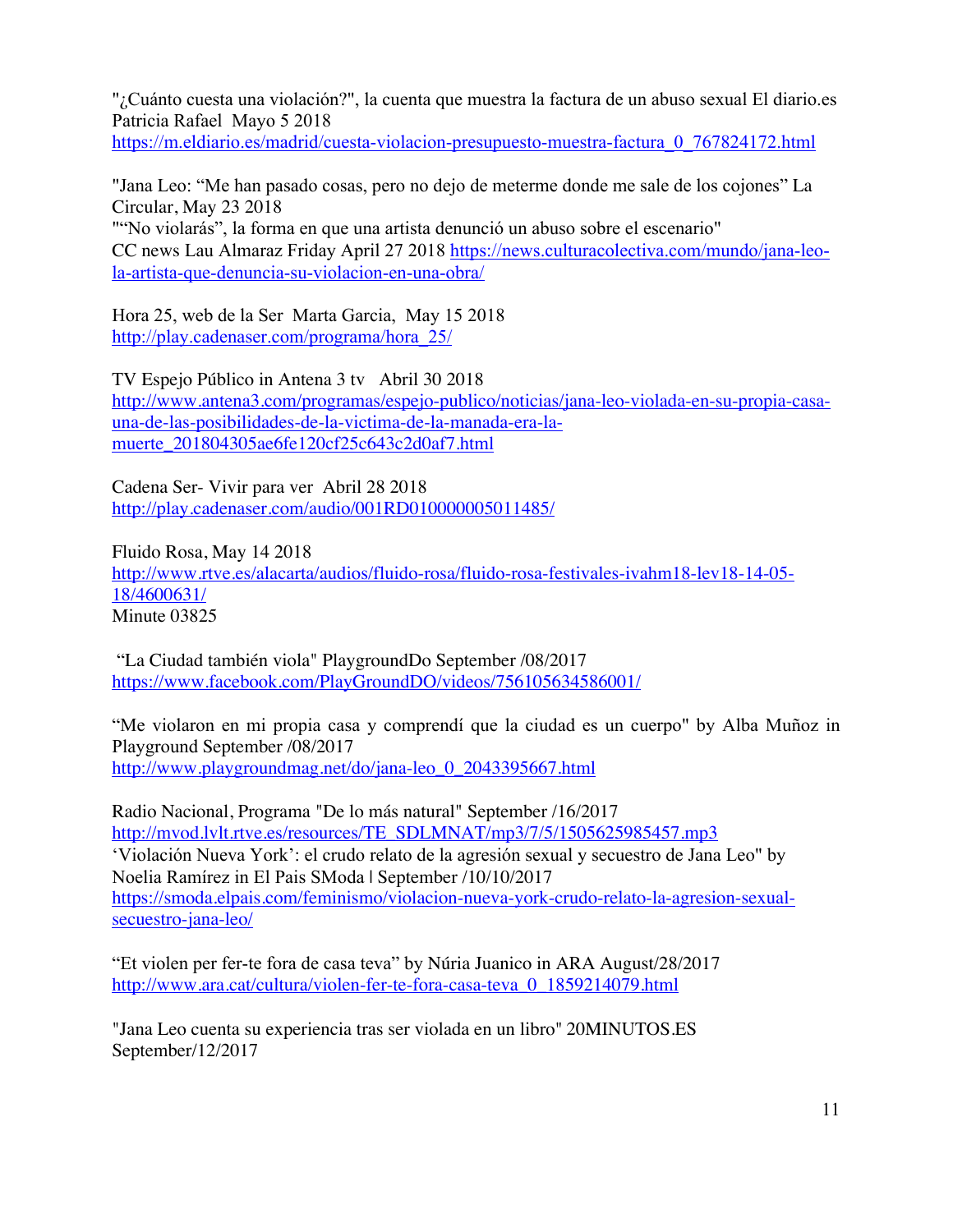http://www.20minutos.es/noticia/3132517/0/jana-leo-la-mujer-que-cuenta-experiencia-de-suviolacion-en-un-libro/

"Jana Leo: "La histeria está relacionada con la violación, pero esto nunca se llega a decir." in The Objective by Ariana Basciani September/14/10/2017

http://theobjective.com/further/jana-leo-la-histeria-esta-relacionada-con-la-violacion-pero-estonunca-se-llega-a-decir/

"Violación Nueva York. Jana Leo fue violada en su propia casa y este es su testimonio" in La vanguardia by Guillermina Torresi, September/11/10/2017

http://www.lavanguardia.com/cultura/20170911/431205722570/jana-leo-violacion-nueva-yorklince-ediciones-agresion-sexual.html

"Violada, secuestrada y desahuciada" in HOY by Antonio Paninagua September/25/2017 http://www.hoy.es/sociedad/violada-secuestrada-desahuciada-20170925003050-ntvo.html

"Cuando te violan, tu rutina deja de tener sentido" in El diario by Mina López September/28/2017 http://www.eldiario.es/cultura/libros/Jana-Leo-violan-rutina-sentido\_0\_690831201.html

"Violación Nueva York de Jana Leo" in Canal 22 (corresponsal) Francina Islas Villanueva Octubre/2/2017 https://www.youtube.com/watch?v=J1FbeE1pP8s&feature=youtu.be

RTVE , Radio Todos somos sospechosos by Ruben Luengo September/20/2017 http://www.rtve.es/alacarta/audios/todos-somos-sospechosos/todos-somos-sospechosos-violacionnueva-york-20-09-17/4233500/

"Jana Leo, víctima de una violación en su casa, narra su experiencia para ayudar a otras mujeres: "No sabía si iba a matarme" TV laSexta.com Septembe/24/2017 http://www.lasexta.com/noticias/sociedad/jana-leo-victima-de-una-violacion-en-su-casa-narra-suexperiencia-para-ayudar-a-otras-mujeres-no-sabia-si-iba-amatarme\_2017092459c804ff0cf27caff6407357.html

"Jana Leo, La falta de seguridad de las mujeres es una forma de posesión" By Patricia Reguero Rios in El Salto, October/2017 https://elsaltodiario.com/literatura/jana-leo-falta-seguridadmujeres-forma-desposesion

"Writing the City, Rape New York by Jana Leo" by Yael Friedman at Urban Omnibus, 3/9/2011 http://urbanomnibus.net/2011/03/rape-new-york-by-jana-leo/

"Rape New York" by Sam McBean, in Elevate Difference, 3/30/ 2011 http://elevatedifference.com/review/rape-newyork?utm\_source=twitterfeed&utm\_medium=twitter

"Rape and the City, Another Side of New York" by Tanene Allison in Huffpost Books, 2/7/2011